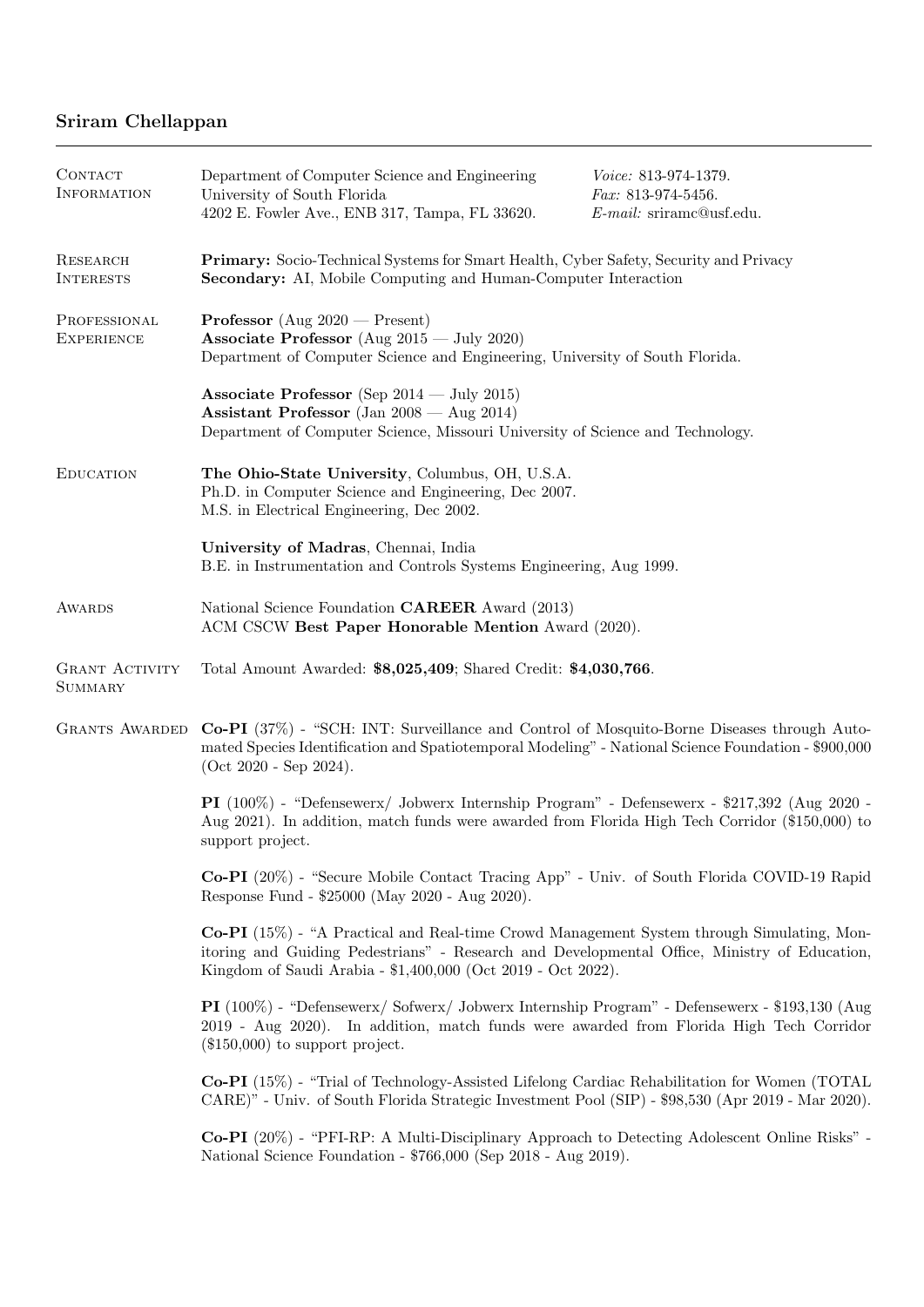PI (100%) - "EAGER: PPER: Collaborative: Cellphone-Enabled Water Citizen Science for Data and Knowledge Generation, and Sharing: WatCitSci" - National Science Foundation - \$28,000 (Nov 2017 - Oct 2019).

PI (60%) - "SaTC: CORE: Small: A Privacy-Preserving Meta-Data Analysis Framework for Cyber Abuse Research - Foundations, Tools and Algorithms" - National Science Foundation - \$530,333 (Sep 2017 - Aug 2020).

PI (100%) - "Doolittle/ Sofwerx Research Program" - Doolittle Institute - \$565,338 (Aug 2017 - Dec 2019). In addition, match funds were awarded from Florida High Tech Corridor (\$300,000) and Florida Center for Cyber Security (\$222,000) to support project.

PI (60%) - "I-Corps: Phone Call Passport: A Smartphone Application to Allow Free Phone Calls" - National Science Foundation - \$50,000 (Apr 2014 - Dec 2015).

PI (100%) - "EAGER: Collaborative Research: A Multi-Disciplinary Framework for Modeling Spatial, Temporal and Social Dynamics of Cyber Criminals" - National Science Foundation - \$101,248 (Sep 2013 - Aug 2015).

PI (100%) - "Developing Software for Assessing Adolescent Depression from Internet Usage" - UM Intellectual Property Fast Track II Initiative - \$19,600 (June 2013 - June 2014).

PI (100%) - "CAREER: Human Behavior Assessment from Internet Usage: Foundations, Applications and Algorithms" - National Science Foundation - \$492,409 (Feb 2013 - Jan 2019).

Co-PI (10%) - "Common Correctness for Protecting Confidentiality Critical Infrastructure Systems" - National Security Agency - \$41,788 (Oct 2012 - Sep 2013).

PI (35%) - "A Heterogeneous Secure Networking Test-Bed to Counter Explosives" - Army Research Office - \$249,978 (Sep 2012 - Aug 2014).

Co-PI (10%) - "I/UCRC: Net-Centric Software Systems Center Site at Missouri University of Science and Technology" - National Science Foundation - \$300,000 (Sep 2012 - Aug 2017).

Co-PI (16%) - "A Doctoral Program in Security and Privacy in Mobile Social Network Space" - Department of Education - \$533,000 (Sep 2012 - Aug 2015).

PI (60%) - "II-New: Infrastructure to Support Integrated Research and Education in Socially Intelligent Computing at Missouri S&T" - National Science Foundation - \$281,680 (June 2012 - May 2016).

PI (100%) - "Techniques for Secure and Privacy Preserving VANETs" - Missouri Research Board - \$13,000 (June 2012 - June 2013).

Co-PI (20%) - "Planning Grant: I/UCRC for Net-Centric Software Systems Center Site at Missouri University of Science and Technology" - National Science Foundation - \$13,000 (Feb 2012 - Jan 2014).

Co-PI (50%) -"Travel Grant for Attending 30th IEEE Symposium on Reliable Distributed Systems in Madrid, Spain" - National Science Foundation - \$10,000 (Sep 2011 - Aug 2013).

Co-PI (10%) - "Agile Systems Engineering: Investigation and exploration of immersive training technologies" - DARPA - \$119,988 (Aug 2011 - June 2012).

Co-PI (50%) -"Resilient IED Detection Sensor Networks Against Location Disclosure Attacks" - Army Research Office - \$202,527 (Aug 2010 - Aug 2013).

Co-PI (10%) -"REU Site: Research and Training Experience for Undergraduates in the Area of Sensor Computing (International Component - Supplement to NSF REU Site)" - National Science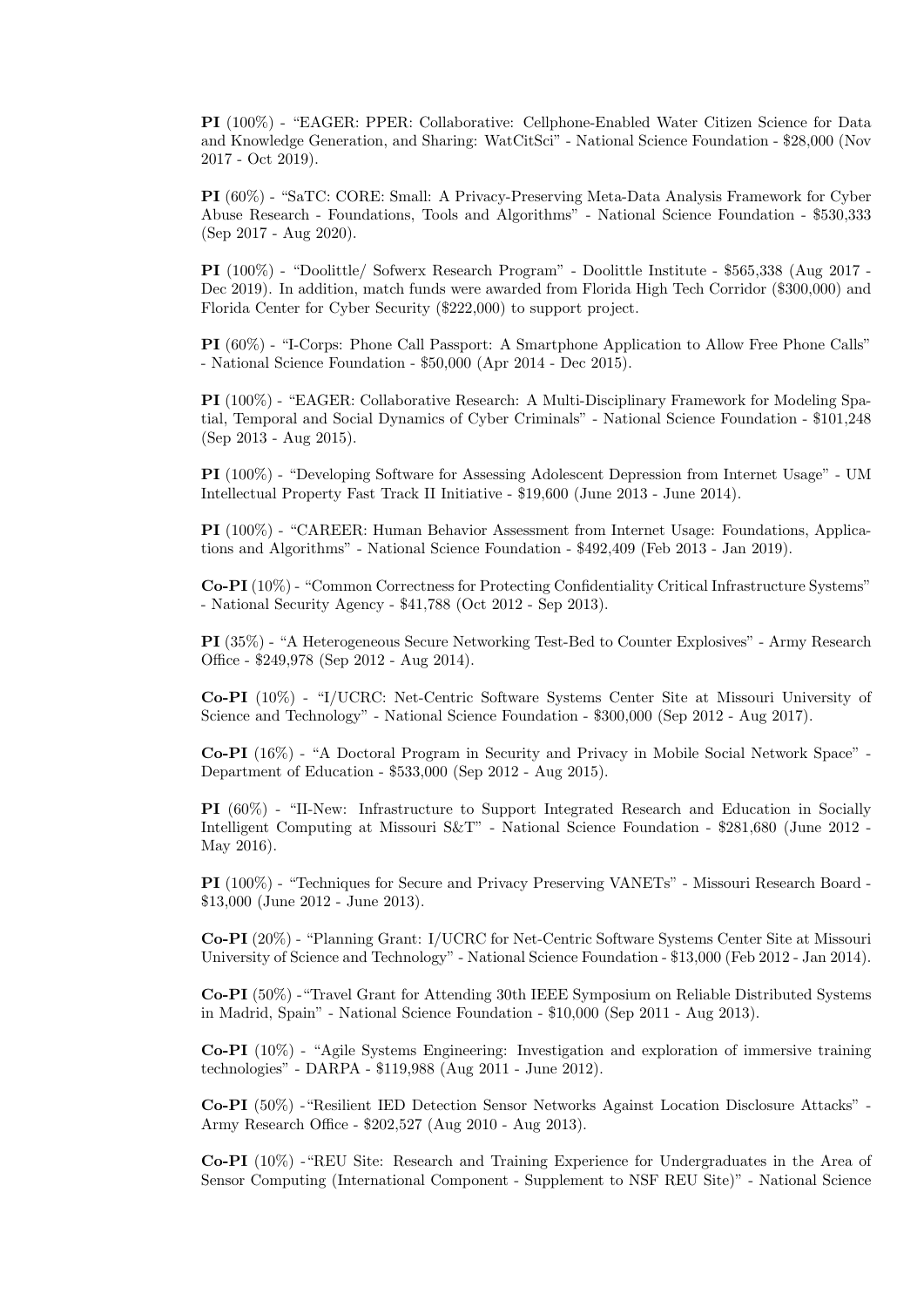Foundation - \$20,020 (Mar 2010 - Feb 2011).

PI (100%) - "Securing Wireless Sensor Networks against Mobility-Centric Attacks" - Missouri Research Board - \$24,000 (June 2009 - June 2010).

PI (100%) - "Malware Spread in Next Generation Vehicular Networks: Modeling, Detection & Defense" - Missouri S&T University Transportation Center - \$23,448 (June 2009 - June 2010).

2. Sriram Chellappan and Neelanjana Dutta, "Mobility in Wireless Sensor Networks", Chapters in Advances in Computers, edited by Ali Hurson and Atif Memon, Academic Press, 2013.

1. Dong Xuan, Sriram Chellappan and Xun Wang, "Resilience of Structured Peer-to-Peer Systems: Analysis and Enhancement", in Handbook on Theoretical and Algorithmic Aspects of Sensor, Ad Hoc Wireless and Peer-to-Peer Networks, edited by Jie Wu, CRC press LLC, 2004.

**REFEREED** Journal/ Magazine **PUBLICATIONS** 

Book **CHAPTERS** 

> 28. Sajeda Akter, Sriram Chellappan, Tushar Chakraborty, Taslim Khan, Ashikur Rahman and Alim Al Islam, "Man-in-the-Middle Attack on Contactless Payment over NFC Communications: Design, Implementation, Experiments and Detection", accepted to appear in IEEE Transactions on Dependable and Secure Computing (TDSC), 2020.

27. Avijit Sengupta, Kaushik Dutta, Theresa Beckie and Sriram Chellappan, "Designing a Health Coach-Augmented mHealth System for the Secondary Prevention of Coronary Heart Disease Among Women", accepted to appear in IEEE Transactions on Engineering Management, 2020.

26. Mona Minakshi, Pratool Bharti, Tanvir Bhuiyan, Sherzod Kariev and Sriram Chellappan, "A Framework based on Deep Neural Networks to Extract Anatomy of Mosquitoes from Images", in Scientific Reports 10, 13059 (2020).

25. Mona Minakshi, Tanvir Bhuiyan, Sherzod Kariev, Martha Kaddumukasa, Denis Loum, Nathanael Stanley, Sriram Chellappan, Peace Habomugisha, David W. Oguttu and Benjamin Jacob, "Highaccuracy detection of malaria mosquito habitats using drone-based multispectral imagery and Artificial Intelligence (AI) algorithms in an agro-village peri-urban pastureland intervention site (Akonyibedo) in Unyama SubCounty, Gulu District, Northern Uganda", in Journal of Public Health and Epidemiology, Vol 12/3, July 2020.

24. Avijit Sengupta, Theresa Beckie, Kaushik Dutta, Arup Dey and Sriram Chellappan, "A Mobile Health Intervention System for Women With Coronary Heart Disease: Usability Study", in JMIR Formative Research, Vol 4/6, June 2020.

23. Kaoutar Ben Ahmed, Bharti Goel, Pratool Bharti, Sriram Chellappan and Mohammed Bouhorma, "Leveraging Smartphone Sensors to Detect Distracted Driving Activities", in IEEE Transactions on Intelligent Transportation Systems (T-ITS), Vol 20/9, Sep 2019.

22. Anthony Windmon, Mona Minakshi, Pratool Bharti, Sriram Chellappan, Marcia Johanssen, Bradlee Jenkins and Ponrathi Athilingam, "TussisWatch: A Smart-phone System to Identify Cough Episodes as Early Symptoms of Chronic Obstructive Pulmonary Disease and Congestive Heart Failure", in IEEE Journal of Biomedical and Health Informatics (J-BHI), Vol 23/4, July 2019.

21. Pratool Bharti, Debraj De, Sriram Chellappan and Sajal Das, "HuMAn: Complex Activity Recognition with Multi-modal Multi-positional Body Sensing", in IEEE Transactions on Mobile Computing (TMC), Vol 18/4, April 2019.

20. Pratool Bharti, Anurag Panwar, Ganesh Gopalakrishna, and Sriram Chellappan, "Watch-Dog: Detecting Self-Harming Activities from Wrist Worn Accelerometers", in IEEE Journal of Biomedical and Health Informatics (J-BHI), Vol 22/3, May 2018.

19. Srinivas Thandu, Pratool Bharti, Sriram Chellappan and Zhaozheng Yin, "Leveraging Multi-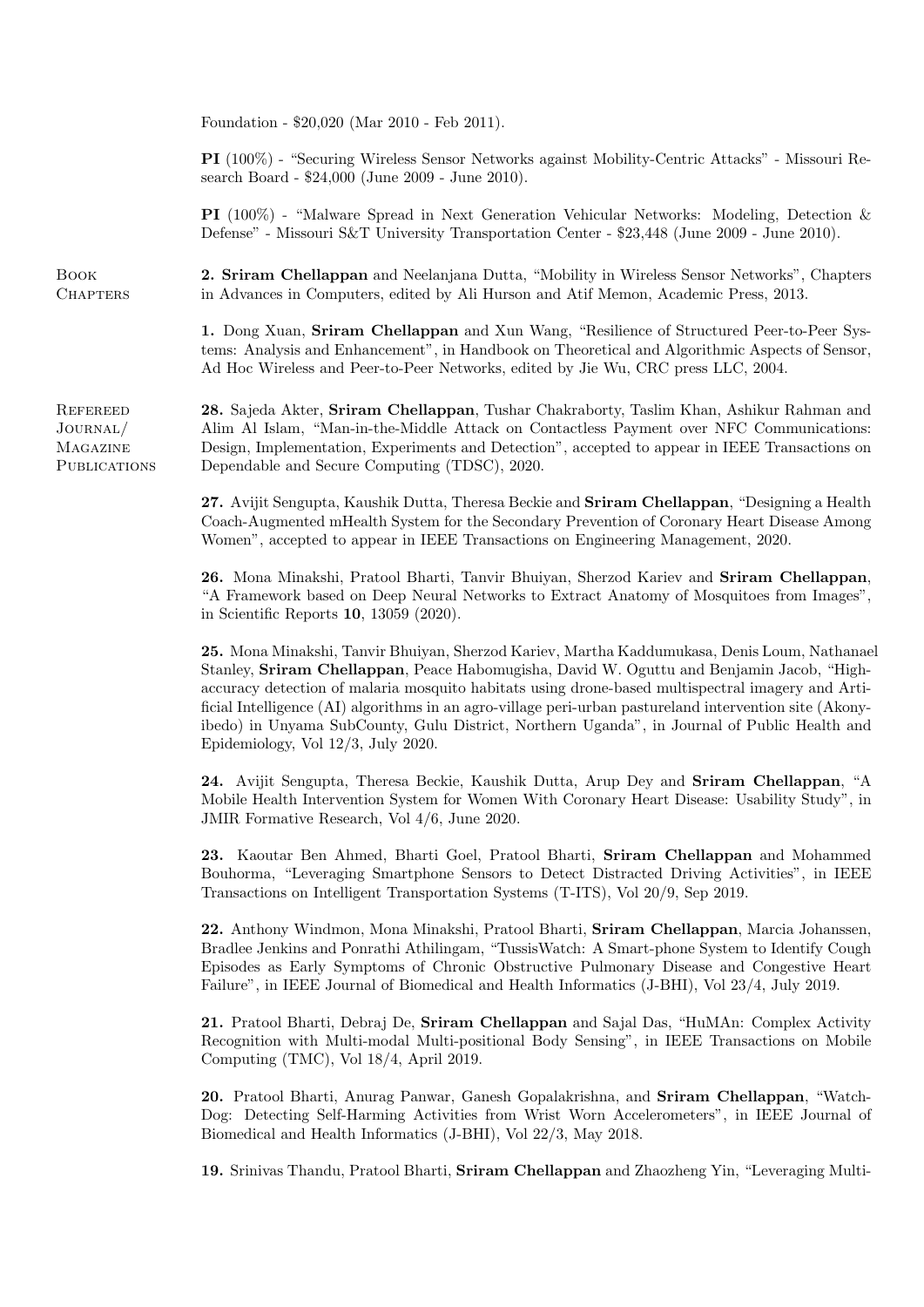modal Smartphone Sensors for Ranging and Estimating the Intensity of Explosion Events", in Special Issue on Emerging Technologies in Pervasive Sensing, Journal of Pervasive and Mobile Computing (PMC), Vol 20/1, Sep 2017.

18. Debraj De, Pratool Bharti, Sajal Das and Sriram Chellappan, "Multimodal Wearable Sensing for Fine-Grained Activity Recognition in Healthcare", in IEEE Internet Computing (IC), Vol 19/5, Sep-Oct 2015.

17. Muhammad Al Mutaz, Levi Malott and Sriram Chellappan, "Detecting Sybil Attacks in Vehicular Networks", in Springer Journal of Trust Management, Vol 1/4, May 2014.

16. Mark Snyder, Sriram Chellappan and Mayur Thakur, "Distributed Exploratory Coverage with Limited Mobility", in International Journal of Space-Based and Situated Computing, Vol 4/2, pp 114-124, 2014.

15. Tamal Paul, Jonathan Kimball, Maciej Zawodniok, Thomas Roth, Bruce McMillin and Sriram Chellappan, "Unified Invariants for Cyber-Physical Switched System Stability", in IEEE Transactions on Smart Grid (TSG), Vol 5/1, pp 112-120, January 2014.

14. Frances Montgomery, Sriram Chellappan, Raghavendra Kotikalapudi, Donald Wunsch and Karl Lutzen, "Monitoring Student Internet Patterns: Big Brother or Promoting Mental Health?", Journal of Technology in Human Services (JTHS), Vol. 31/1, pp 61-70, Spring 2013.

13. Raghavendra Kotikalapudi, Sriram Chellappan, Frances Montgomery, Donald Wunsch and Karl Lutzen, "Associating Depressive Symptoms in College Students with Internet Usage Using Real Internet Data", IEEE Technology & Society Magazine (TSM), Vol. 31/4, pp 73-80, Winter 2012. Press Release: The New York Times, TIME, Forbes, MSNBC, Times of India, The Hindu, ScienceDaily, Slashdot, IEEE News, ACM Tech News and many more.

12. Wenjun Gu, Sriram Chellappan, Xiaole Bai and Honggang Wang, "Scaling Laws of Random Key Pre-distribution Protocols in Wireless Sensor Networks", in IEEE Transactions on Information Forensics and Security (TIFS), Vol 6/4, pp 1370-1381, Dec 2011.

11. Wenjun Gu, Neelanjana Dutta, Sriram Chellappan and Xiaole Bai, "Providing End-to-End Secure Communications in Wireless Sensor Networks", IEEE Transactions on Network and Service Management (TNSM), Vol 8/3, pp 205-218, Sep 2011.

10. Changqing Xu, Xiaole Bai, Lei Ding, Jin Teng, Sriram Chellappan and Dong Xuan, "Directed-Coverage in Wireless Sensor Networks: Concept and Quality", in Ad Hoc & Sensor Wireless Networks (AHSWN), Vol 11/3/4, pp 173-197, June 2011.

9. Wei Yu, Sriram Chellappan, XunWang and Dong Xuan, "Peer-to-Peer System-based Active Worm Attacks: Modeling, Analysis and Defense", in Elsevier Journal of Computer communications (COMCOM), Vol 31/ 17, pp 4005-4017, Nov 2008.

8. Wenjun Gu, Xiaole Bai, Sriram Chellappan and Dong Xuan, "Network Decoupling: A Methodology for Secure Communications in Wireless Sensor Networks", in IEEE Transactions on Parallel and Distributed Systems (TPDS), Vol. 18, No. 12, Dec. 2007, pp 1784 - 1796.

7. Sriram Chellappan, Wenjun Gu, Xiaole Bai, Dong Xuan, Bin Ma and Kaizhong Zhang "Deploying Wireless Sensor Networks under Limited Mobility Constraints", in IEEE Transactions on Mobile Computing (TMC), Vol. 6, No. 10, Oct. 2007, pp 1142 - 1157.

6. Sriram Chellappan, Xiaole Bai, Bin Ma, Dong Xuan and Changqing Xu, "Mobility Limited Flip-based Sensor Networks Deployment", in IEEE Transactions on Parallel and Distributed Systems (TPDS), Vol. 18, No. 2, Feb. 2007, pp 199 - 211.

5. Xun Wang, Sriram Chellappan, Philip Corey Boyer and Dong Xuan, "On the Effectiveness of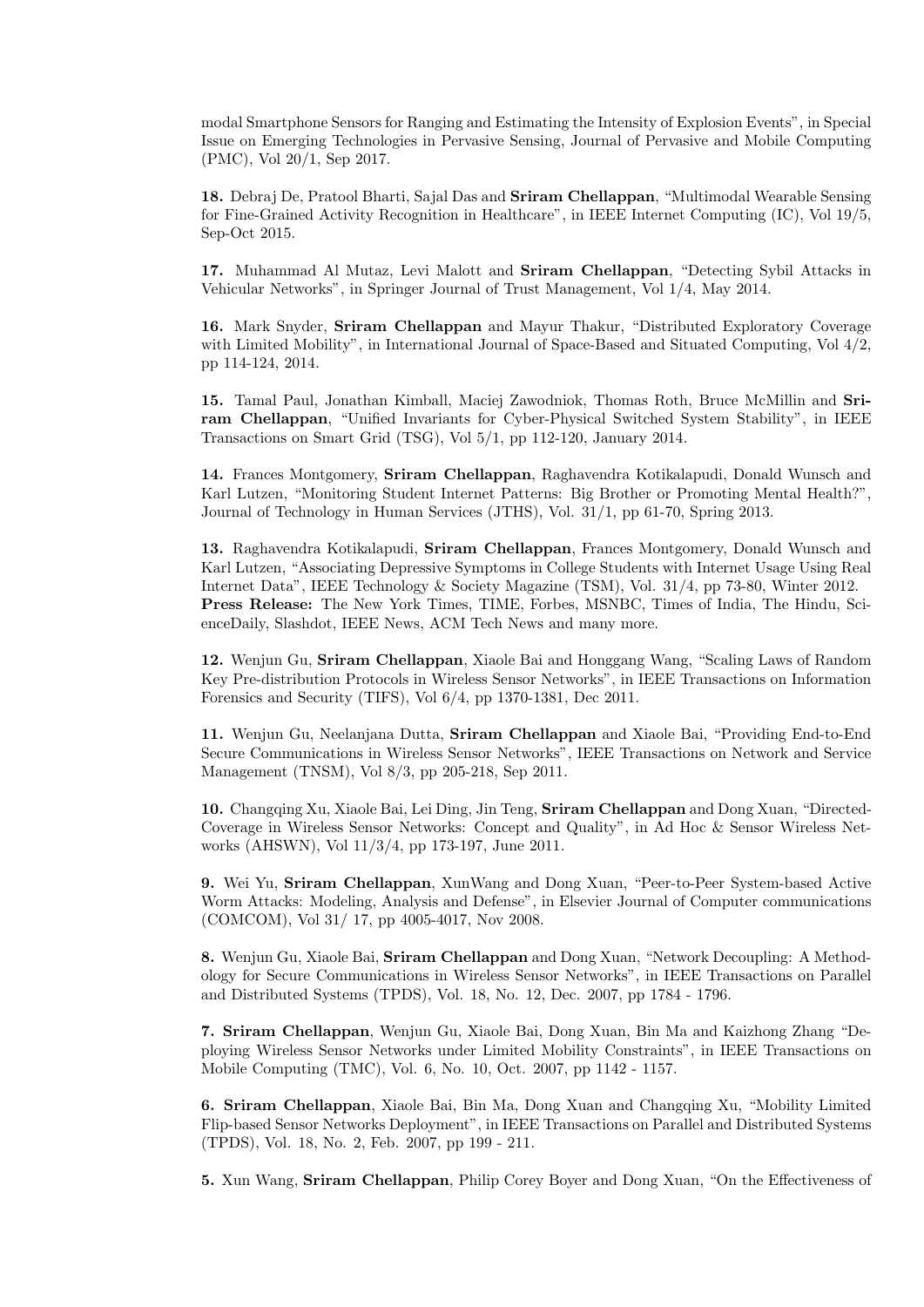Secure Overlay Forwarding Systems under Intelligent Distributed DoS Attacks", in IEEE Transactions on Parallel and Distributed Systems (TPDS), Vol. 17, No. 7, June. 2006, pp. 619-632.

4.Arjan Durresi, Praveen Kandikuppa, Mukundan Sridharan, Sriram Chellappan, Leonard Barolli and Raj Jain, "LED: Load Early Detection: A Congestion Control Algorithm based on Router Traffic Load," in Journal of Information Processing Society of Japan (IPSJ), Vol. 47, No. 2, Feb. 2006, pp. 94 - 107.

3. Xun Wang, Wenjun Gu, Kurt Schosek, Sriram Chellappan and Dong Xuan, "Sensor Network Configuration under Physical Attacks", in International Journal of Ad Hoc and Ubiquitous Computing (IJAHUC), Inderscience, Vol. 3619/2005, Jan. 2006, pp. 23-32.

2. Wei Yu, Sriram Chellappan, Dong Xuan and Wei Zhao, "Distributed Policy Processing in Active-Service based Infrastructures", in International Journal of Communication Systems (IJCS), John Wiley and Sons, Vol. 19, Issue 7, May. 2005, pp. 727-750.

1. Wei Yu, Sriram Chellappan and Dong Xuan, "P2P/ Grid-based Overlay Architecture to Support VoIP Services in Large Scale IP Networks", in Journal of Future Generation Computer Systems (FGCS), Elsevier, Vol. 21, No. 1, Jan. 2005.

**REFEREED** CONFERENCES/ **WORKSHOP PUBLICATIONS** 

68. Ravi Sharma, Sri Divya Pagadala, Pratool Bharti, Sriram Chellappan, Trine Schmidt and Raj Goyal, "Assessing COVID-19 Impacts on College Students via Automated Processing of Free-form Text", in Proc. of  $14^{th}$  International Conference on Health Informatics (HealthInf), Feb 2021.

67. Saiful Salim, Adnan Quaium, Sriram Chellappan and Alim Al Islam, "Enhancing Fidelity of Quantum Cryptography using Maximally Entangled Qubits", in Proc. of IEEE Global Communications Conference (GLOBECOM), Taipei, Dec 2020.

66. Arup Dey, Bharti Goel and Sriram Chellappan, "Detecting Distracted Driving from Images by Processing Relative Locations of Objects of Interest inside Vehicles", in Proc. of  $15<sup>th</sup>$  International Conference on Broadband and Wireless Computing, Communication and Applications (BWCCA), Yonago, Oct 2020.

65. Bharti Goel, Giovanni Luca Ciampaglia and Sriram Chellappan, "Impact of False Reporting Attacks in Privacy-preserving Contact Tracing", in Proc. of The International School and Conference on Network Science (NetSci), Sep 2020.

64. Mona Minakshi, Pratool Bharti, Willie McClinton III, Jamshidbek Mirzakhalov, Ryan Carney and Sriram Chellappan, "Automating the Surveillance of Mosquito Vectors from Trapped Specimens Using Computer Vision Techniques", in ACM SIGCAS Conference on Computing and Sustainable Societies (COMPASS), Guayaquil, June 2020.

63. Farhana Shahid, Shahinul Ony, Takrim Albi, Sriram Chellappan, Aditya Vashistha and A.B.M. Alim Al Islam "Learning from Tweets: Opportunities and Challenges to Inform Policy Making During Dengue Epidemic", in Proc. of  $23^{rd}$  ACM Conference on Computer-Supported Cooperative Work and Social Computing (CSCW), Minneapolis, May 2020 (Best Paper Honorable Mention Award).

62. Dzung Tran, Si Dang, Tancel Yucelen and Sriram Chellappan, "An Experiment on Vision-Based Leader-Following for Multiagent Systems", in Proc. of AAAI Science and Technology Forum and Exposition (SciTech), Orlando, Jan 2020.

61. Meghna Chaudhary, Ravi Sharma and Sriram Chellappan, "Pairing Users in Social Media via Processing Meta-data from Conversational Files", in Proc. of International Conference on Big Data Analytics (BDA), Ahmedabad, Dec 2019.

60. Atanu Shome, Md. Mizanur Rahman, Sriram Chellappan and A.B.M. Alim Al Islam, "A Generalized Mechanism beyond NLP for Real-Time Detection of Cyber Abuse through Facial Ex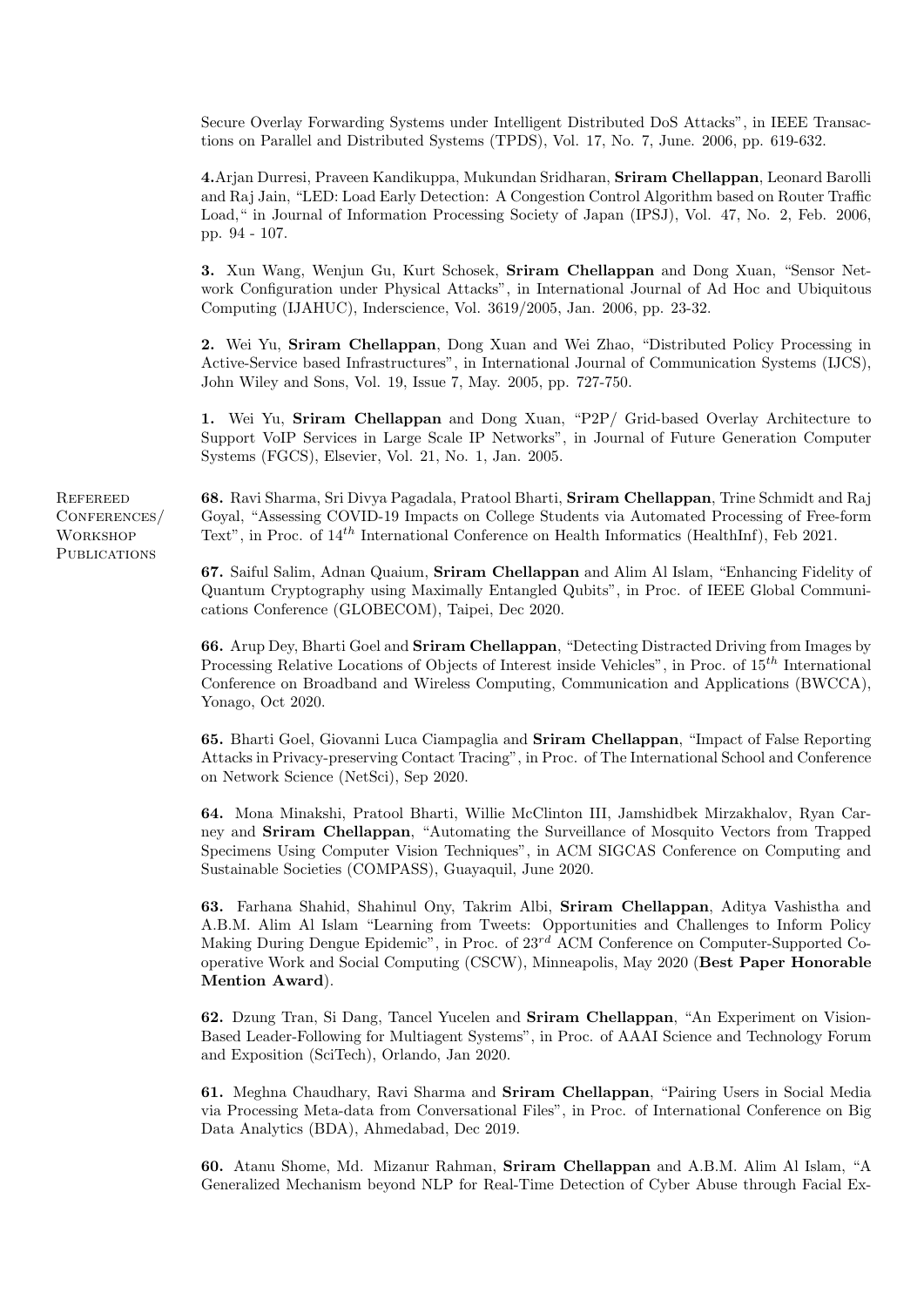pression Analytics", in Proc. of  $16^{th}$  ACM/EAI International Conference on Mobile and Ubiquitous Systems: Computing, Networking and Services (MobiQuitous), Houston, Nov 2019.

59. Md. Mizanur Rahman, Atanu Shome, Sriram Chellappan and A.B.M. Alim Al Islam, "How Smart Your Smartphone Is in Lie Detection?", in Proc. of  $16^{th}$  ACM/EAI International Conference on Mobile and Ubiquitous Systems: Computing, Networking and Services (MobiQuitous), Houston, Nov 2019.

58. Mazharul Islam, Novia Naurin, Mohammad Kaykobad, Sriram Chellappan and A.B.M. Alim Al Islam, "HEliOS: Huffman Coding Based Lightweight Encryption Scheme for Data Transmission", in Proc. of  $16^{th}$  ACM/EAI International Conference on Mobile and Ubiquitous Systems: Computing, Networking and Services (MobiQuitous), Houston, Nov 2019.

57. Pratool Bharti, Arup Dey, Sriram Chellappan and Theresa Beckie, "An Experimental Investigation Comparing Age-Specific and Mixed-Age Models for Wearable Assisted Activity Recognition in Women", in Proc. of  $12^{th}$  International Conference on Health Informatics (HealthInf), Prague, Czech Republic, Feb 2019.

56. Jesse Jaramillo, Tyler Wieczorek, Dzung Tran, Venkata Dadi, Tancel Yucelen and Sriram Chellappan, "Experimental Validation of a Distributed Control Approach Based on Multiplex Networks on Formations of Unmanned Aerial Vehicles", in Proc. of AAAI Science and Technology Forum and Exposition (SciTech), San Diego, Jan 2019.

55. Adel Alshehri, Wainella Isaacs, Aseel Addawood, Maya Trotz and Sriram Chellappan, "Predicting Community Engagement on Twitter on Environmental Health Hazards", in Proc. of International Workshop on Semantic Computing for Social Networks and Organization Sciences, in conjunction with  $13^{th}$  IEEE International Conference on Semantic Computing (ICSC), Newport Beach, Jan 2019.

54. Jannatun Noor, Md. Golam Hossain, Muhammad Ahad Alam, Ashraf Uddin, Sriram Chellappan and A. B. M. Alim Al Islam, "svLoad: An Automated Test-Driven Architecture for Load Testing in Cloud Systems", in Proc. of IEEE Global Communications Conference (GLOBECOM), Abu Dhabi, Dec 2018.

53. Zaheen Mustakin, Saad Manzur, Tanzila Choudhury, Farzana Rahman, Sriram Chellappan and A. B. M. Alim Al Islam, "Super-savior: An Independent Open Platform Wearable for Generating Emergency Alarms", in Proc. of  $5<sup>th</sup>$  IEEE International Conference on Networking, Systems and Security (NSysS), Dhaka, Dec 2018.

52. A. Rizvi, Tarik Reza Toha, Siddhartha Shankar Das, Sriram Chellappan and A. B. M. Alim Al Islam, "Exploiting a Synergy between Greedy Approach and NSGA for Scheduling in Computing Clusters", in Proc. of  $5<sup>th</sup>$  IEEE International Conference on Networking, Systems and Security (NSysS), Dhaka, Dec 2018.

51. Mona Minakshi, Pratool Bharti and Sriram Chellappan, "Leveraging Smart-Phone Cameras and Image Processing Techniques to Classify Mosquito Species", in Proc. of  $15^{th}$  ACM/EAI International Conference on Mobile and Ubiquitous Systems: Computing, Networking and Services (MobiQuitous), New York City, Nov 2018.

50. Soheil Sarmadi, Mingyang Li and Sriram Chellappan, "A Statistical Framework to Forecast Duration and Volume of Internet Usage Based on Pervasive Monitoring of NetFlow Logs", in Proc. of  $32^{nd}$  IEEE International Conference on. Advanced Information Networking and Applications (AINA), Krakow, May 2018.

49. Bharti Goel, Arup Kanti Dey, Pratool Bharti, Kaoutar Ben Ahmed and Sriram Chellappan, "Detecting Distracted Driving Using a Wrist-Worn Wearable", in Proc. of Workshop on Sensing Systems and Applications Using Wrist Worn Smart Devices (WristSense) in conjunction with IEEE Intl. Conf. on Pervasive Computing and Communications (PerCom), Athens, March 2018.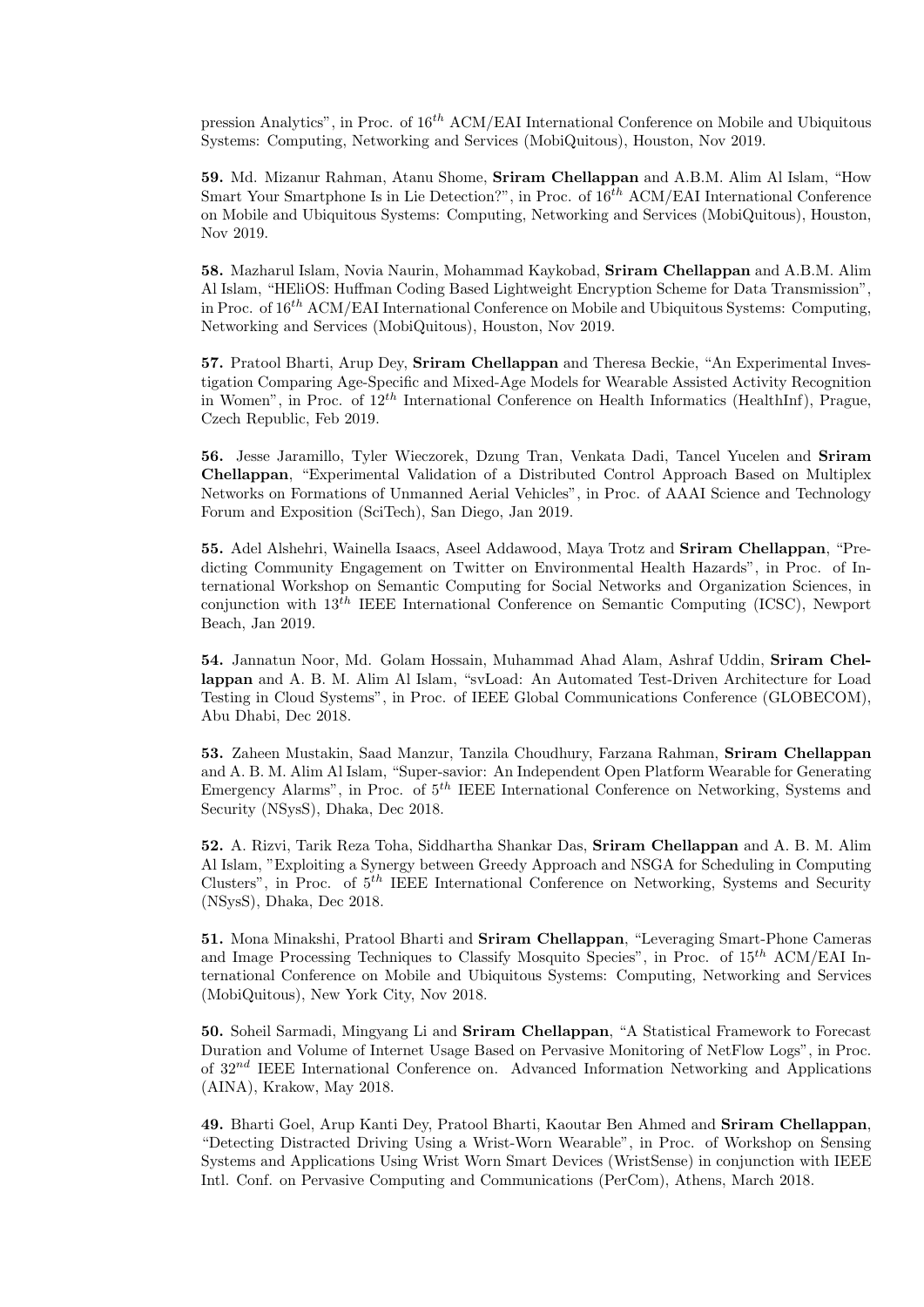48. Anthony Windmon, Mona Minakshi, Sriram Chellappan, Ponrathi R. Athilingam, Marcia Johansson and Bradlee A. Jenkins, "On Detecting Chronic Obstructive Pulmonary Disease (COPD) Cough Using Audio Signals Recorded from Smart-Phones", in Proc. of  $11^{th}$  International Conference on Health Informatics (HealthInf), Funchal, Portugal, Jan 2018.

47. Soheil Sarmadi, Mingyang Li and Sriram Chellappan, "On the Feasibility of Profiling Internet Users based on Volume and Time of Usage", in Proc. of IEEE Latin-American Conference on Communications (LatinCom), Guatemala City, Nov 2017.

46. Bharti Goel, Arup Dey and Sriram Chellappan, "Detecting Routes Taken by Users on Public Vehicles From their Wearables", in Proc. of IEEE Annual Information Technology, Electronics and Mobile Communication Conference (IEMCON), Vancouver, Oct 2017.

45. Sajeda Akter, Tushar Chakraborty, Taslim Khan, Sriram Chellappan and Alim Al Islam, "Can You Get into the Middle of NFC?", in Proc. of IEEE Conference on Local Computer Networks (LCN), Singapore, Oct 2017.

44. Mona Minakshi, Pratool Bharti, and Sriram Chellappan, "Identifying Mosquito Species using Smart-Phone Cameras", in Proc of European Conference on Networks and Communications (EuCNC), Oulu, Finland, June 2017.

43. Francesco Restuccia, Sajal K. Das, Srinivas Thandu and Sriram Chellappan, "RescuePal: a Smartphone-based System to Discover People in Emergency Scenarios", in Proc. of 5th Intl. Workshop on Internet of Things, Smart Objects and Services in conjunction with IEEE Intl. Symposium on A World of Wireless, Mobile and Multimedia Networks (WoWMoM), Coimbra, Portugal, June 2016.

42. Anurag Panwar, Mariam Al-Lami, Pratool Bharti, Sriram Chellappan and Joel Burken,, "Determining the Effectiveness of Soil Treatment on Plant Stress using Smart-phone Cameras", in Proc. of IEEE Intl. Conf. on Selected Topics in Mobile and Wireless Networking (MoWNet), Cairo, Egypt, April 2016.

41. Srinivas Thandu, Sriram Chellappan and Zhaozheng Yin, "Ranging Explosion Events Using Smartphones", in Proc. of IEEE Intl. Conf. on Wireless and Mobile Computing, Networking and Communications (WiMob), Abu Dhabi, Oct 2015.

40. Srinivas Thandu, Levi Malott, Pratool Bharti and Sriram Chellappan, "On the Feasibility of Leveraging Smartphone Accelerometers to Detect Explosion Events", in Proc. of IEEE Intl. Conf. on Mobile Data Management (MDM), Pittsburgh, June 2015.

39. Sriram Chellappan, "Mining Digital Data for Smarter Mental Healthcare", Invited Paper in Proc. of Intl. Conf. on Collaboration Technologies and Systems (CTS), Atlanta, June 2015.

38. Levi Malott, Pratool Bharti, Nicholas Hilbert, Sriram Chellappan and Ganesh Gopalakrishna, "Detecting Self-harming Activities with Wearable Devices", in Proc. of Workshop on Sensing Systems and Applications Using Wrist Worn Smart Devices (WristSense) in conjunction with IEEE Intl. Conf. on Pervasive Computing and Communications (PerCom), St. Louis, March 2015.

37. Ashish Choudhari, Harini Ramaprasad, Sriram Chellappan, Bruce McMillin, Jonathan Kimball and Maciej Zawodniok, "Adaptive Scheduling with Explicit Congestion Notification in a Cyber-Physical Smart Grid System", in Proc. of Euromicro Conference series on Software Engineering and Advanced Applications (SEAA), Verona, Aug 2014.

36. Levi Malott and Sriram Chellappan, "Investigating the fractal nature of individual user NetFlow data", in Proc. of Workshop on Hot Topics in Big data and Networking (Hot- Data), in conjunction with IEEE Intl. Conf. on Computer Communications and Networks (ICCCN), Shanghai, Aug 2014.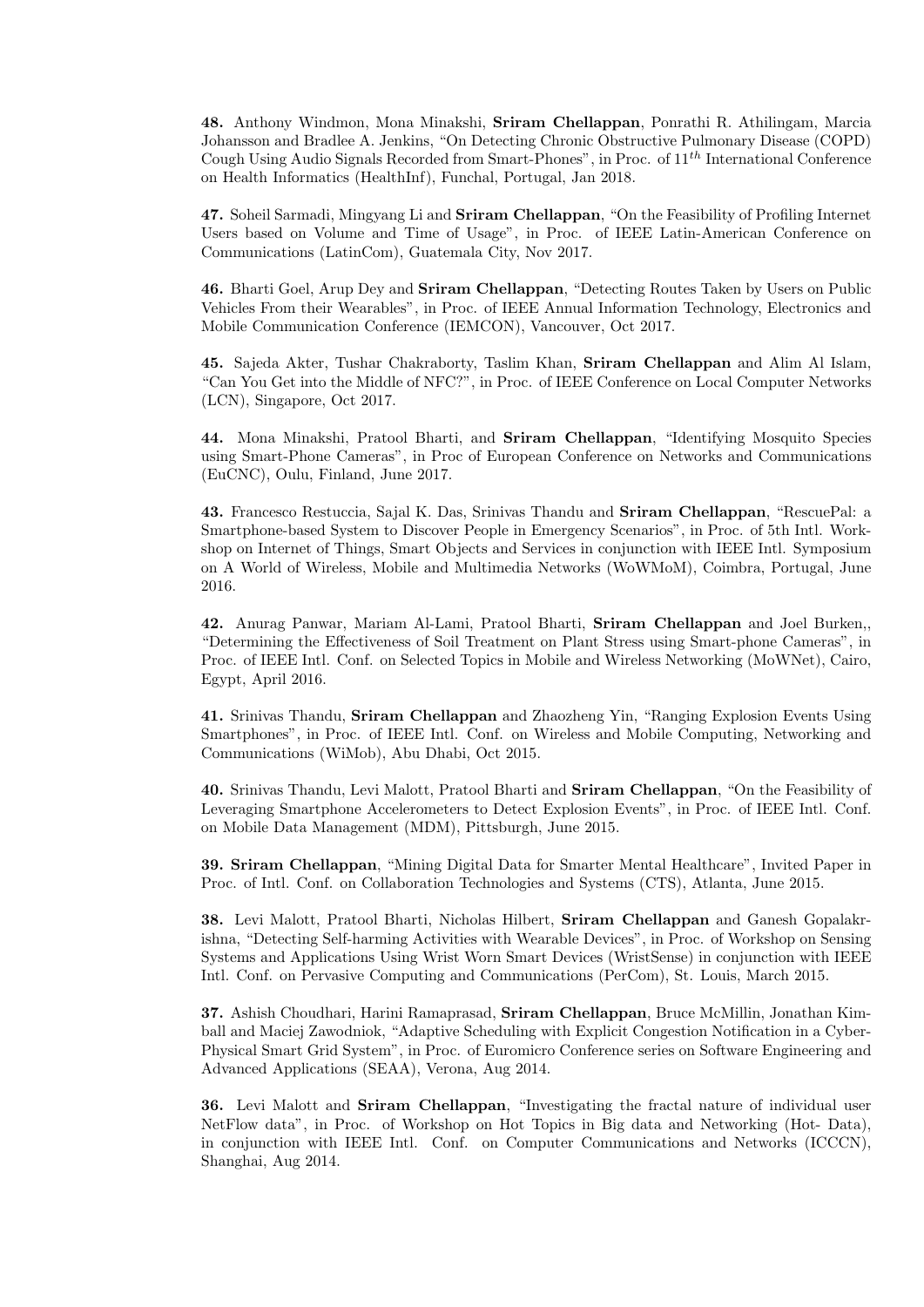35. Jake Bielefeldt and Sriram Chellappan, "Sensor Authentication in Collaborating Sensor Networks", in Proc. of IEEE IFIP Annual Mediterranean Ad Hoc Networking Workshop (Med-Hoc-Net), Piran, June 2014.

34. Sai Preethi Vishwanathan, Levi Malott, Sriram Chellappan and P. Murali Doraiswamy, "An Empirical Study on Symptoms of Heavier Internet Usage among Young Adults", to appear in Proc. of IEEE Intl. Conf. on Advanced Networks and Telecommunication Systems (ANTS), Chennai, Dec 2013.

Press Release: ScienceDaily, MedicalDaily and many more.

33. Levi Malott, Sai Preethi Vishwanathan and Sriram Chellappan, "Differences in Internet Usage Patterns with Stress and Anxiety among College Students", to appear in Proc. of IEEE Intl. Conf. on e-Health Networking, Applications and Services (HealthCom), Lisbon, Oct 2013.

32. Mark Snyder, Sriram Chellappan and Mayur Thakur, "Exploratory Coverage in Limited Mobility Sensor Networks", in Proc. of Intl. Conf. on Network Based Information Systems (NBiS), Gwangju, Sep 2013.

31. Muhammad Al Mutaz, Levi Malott and Sriram Chellappan, "Leveraging Platoon Dispersion for Sybil Detection in Vehicular Networks", in Proc. of IEEE Intl. Conf. on Privacy, Security and Trust (PST), Tarragona, July 2013.

30. Neelanjana Dutta and Sriram Chellappan, "A Time-series Clustering Approach for Sybil Attack Detection in Vehicular Ad hoc Networks", in Proc. of Intl. Conf. on Advances in Vehicular Systems, Technologies and Applications (Vehicular), Nice, July 2013.

29. Ashish Choudhuri, Harini Ramaprasad, Tamal Paul, Jonathan Kimball, Maciej Zawodniok, Bruce McMillin and Sriram Chellappan, "Stability of a Cyber-Physical Smart Grid System using Cooperating Invariants", in Proc. of IEEE Intl. Computer Software & Applications Conf. (COMP-SAC), Kyoto, July 2013.

28. Vamsi Paruchuri, R.B. Lenin and Sriram Chellappan, "Arrival time based Traffic Signal Optimization for Intelligent Transportation Systems", in Proc. of IEEE Advanced Information Networking and Applications Conf. (AINA), Barcelona, Mar 2013.

27. Gerry Howser, Sriram Chellappan and Vamsi Paruchuri, "Vehicle Path Verification using Wireless Sensor Networks", in Proc. of International Workshop on Heterogeneous Wireless Networks (HWISE) in conjunction with IEEE Advanced Information Networking and Applications Conf. (AINA), Barcelona, Mar 2013.

26. Nayot Poolsappasit, Vimal Kumar, Sanjay Madria and Sriram Chellappan, "Challenges in Secure Sensor-Cloud Computing", in 8th Workshop on Secure Data Management (SDM) in conjunction with 37th Intl. Conf. on Very Large Data Bases (VLDB), Seattle, Aug 2011.

25. Neelanjana Dutta, Raghavendra Kotikalapudi, Abhinav Saxena and Sriram Chellappan, "A Multi-tiered Architecture for Content Retrieval in Mobile Peer-to-Peer Networks", Short Paper in 12th Intl. Conf. on Mobile Data Management (MDM), Lulea, June 2011.

24. Jason Barnes, Vamsi Paruchuri and Sriram Chellappan, "On Optimizing Traffic Signal Phase Ordering in Road Networks", in Intl. Workshop on Issues in Computing over Emerging Mobile Networks in conjunction with Proc. of 29th IEEE Symposium on Reliable Distributed Systems (SRDS), Delhi, Nov. 2010.

23. Neelanjana Dutta, Abhinav Saxena and Sriram Chellappan, "Defending Wireless Sensor Networks Against Adversarial Localization", accepted as Invited Paper in Intl. Workshop on Mobile P2P Data Management, Security and Trust (MP-DMST) in conjunction with Proc. of Intl. Conf. on Mobile Data Management (MDM), Kansas City, May 2010.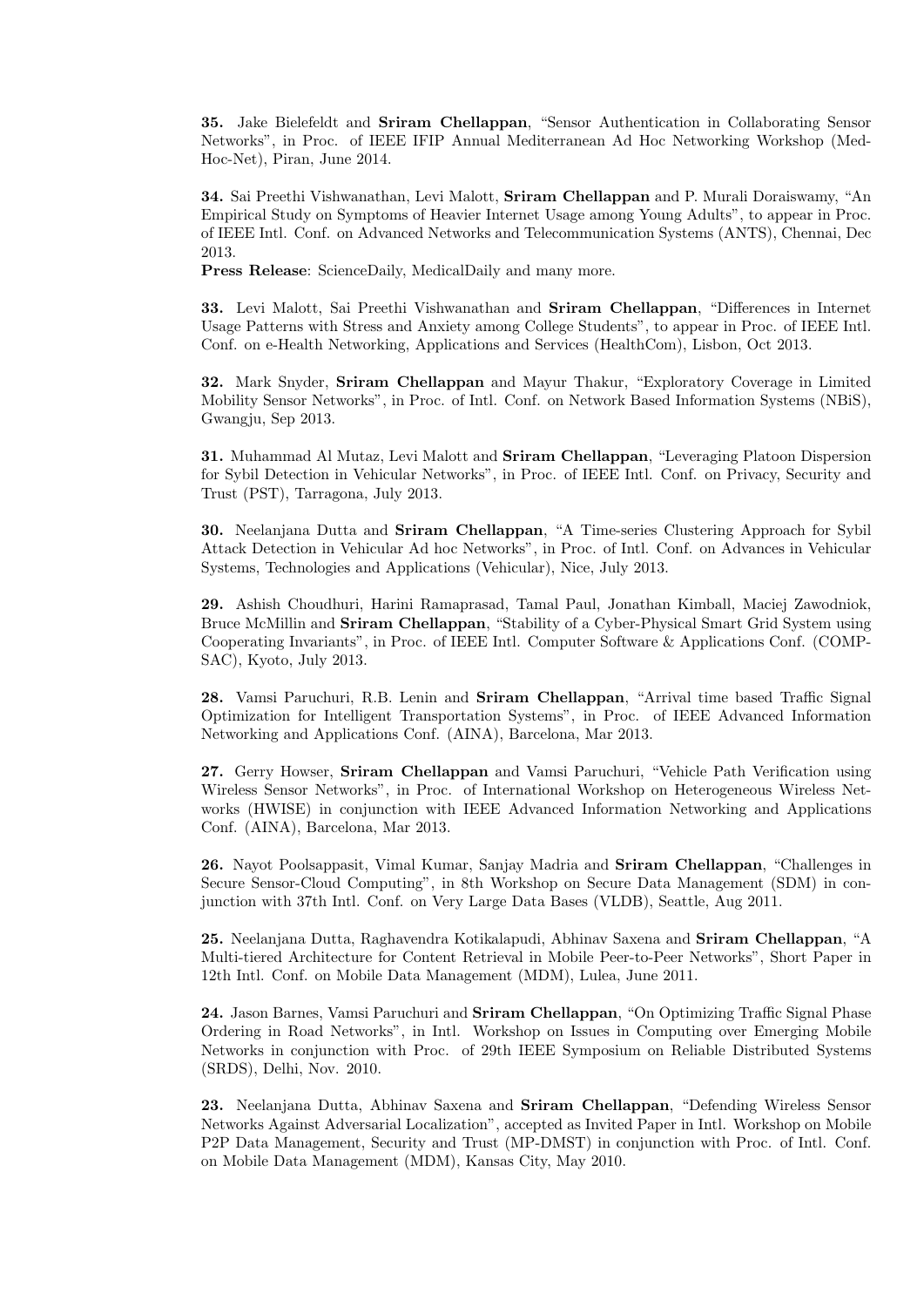22. Xiaole Bai, Lei Ding, Jin Teng, Sriram Chellappan, Changqing Xu and Dong Xuan, "Directed Coverage in Wireless Sensor Networks: Concept and Quality", in Proc. of IEEE Intl. Conf. on Mobile, Ad-hoc and Sensor Systems (MASS), Macau, Oct. 2009.

21. Mark Snyder, Sriram Chellappan and Vamsi Paruchuri, "Event Coverage in Sparse Mobile Sensor Networks", in Proc. of Intl. Conf. on Network-Based Information Systems (NBiS), Indianapolis, Aug. 2009.

20. Pavan Roy Marupally, Vamsi Paruchuri, and Sriram Chellappan, "Privacy Preserving Portable Health Record (P3HR)", in Proc. of Intl. Conf. on Network-Based Information Systems (NBiS), Indianapolis, Aug. 2009.

19. Cyriac Kandoth and Sriram Chellappan, "Angular Mobility Assisted Coverage in Directional Sensor Networks", in Intl. Workshop on Emergent Mobile Networks, in Proc. of Intl. Conf. on Network-Based Information Systems (NBiS), Indianapolis, Aug. 2009.

18. Xiaole Bai, Wenjun Gu, Sriram Chellappan, Xun Wang, Dong Xuan and Bin Ma, "PAS: Predicate-based Authentication Services Against Powerful Passive Adversaries", in Proc. of Annual Computer Security Applications Conf. (ACSAC), Anaheim, Dec. 2008.

17. Vamsi Paruchuri, Arjan Durresi and Sriram Chellappan, "TTL based Packet Marking for IP Traceback", in Proc. of IEEE Global Communications Conference (Globecom), New Orleans, Dec. 2008.

16. Sriram Chellappan, Vamsi Paruchuri, Dylan McDonald and Arjan Durresi, "Localizing Sensor Networks in Un-Friendly Environments", in Proc. of IEEE Military Commu- nications Conference (MILCOM), San Diego, Nov. 2008.

15. Vamsi Paruchuri, Arjan Durresi and Sriram Chellappan, "Secure Communications over Hybrid Military Networks" in Proc. of IEEE Military Communications Conference (MILCOM), San Diego, Nov. 2008.

14. Wenjun Gu, Xiaole Bai, Sriram Chellappan and Dong Xuan, "Network Decoupling for Secure Communications in Wireless Sensor Networks", in Proc. of IEEE International Workshop on Quality of Service (IWQoS), June 2006.

13. Xun Wang, Sriram Chellappan, Wenjun Gu, Wei Yu and Dong Xuan, "Policy-driven Physical Attacks in Sensor Networks: Modeling and Measurement", in Proc. of IEEE Wireless Communications and Networking Conference (WCNC), April 2006.

12. Sriram Chellappan, Xiaole Bai, Bin Ma and Dong Xuan, "Sensor Network Deployment using Flip-based Sensors", in Proc. of IEEE Mobile Sensor and Ad-hoc and Sensor Systems (MASS), Nov. 2005.

11. Wenjun Gu, Xun Wang, Sriram Chellappan, Dong Xuan and Ten H. Lai, "Defending against Search-based Physical Attacks in Sensor Networks", in Proc. of IEEE Mobile Sensor and Ad-hoc and Sensor Systems (MASS), Nov. 2005.

10. Wei Yu, Sriram Chellappan, Xun Wang and Dong Xuan, "On Defending Peer-to- Peer System-based Active Worm Attacks", in Proc. of IEEE Global Telecommunications Conference (GLOBECOM), Nov. 2005.

9. Xun Wang, Sriram Chellappan, Wenjun Gu, Wei Yu and Dong Xuan, "Search-based Physical Attacks in Sensor Networks", in Proc. of IEEE International Conference on Com- puter Communication and Networks (ICCCN), Oct. 2005.

8. Xun Wang, Wenjun Gu, Kurt Schosek, Sriram Chellappan and Dong Xuan, "Sensor Network Configuration under Physical Attacks", in Proc. of IEEE International Conference on Computer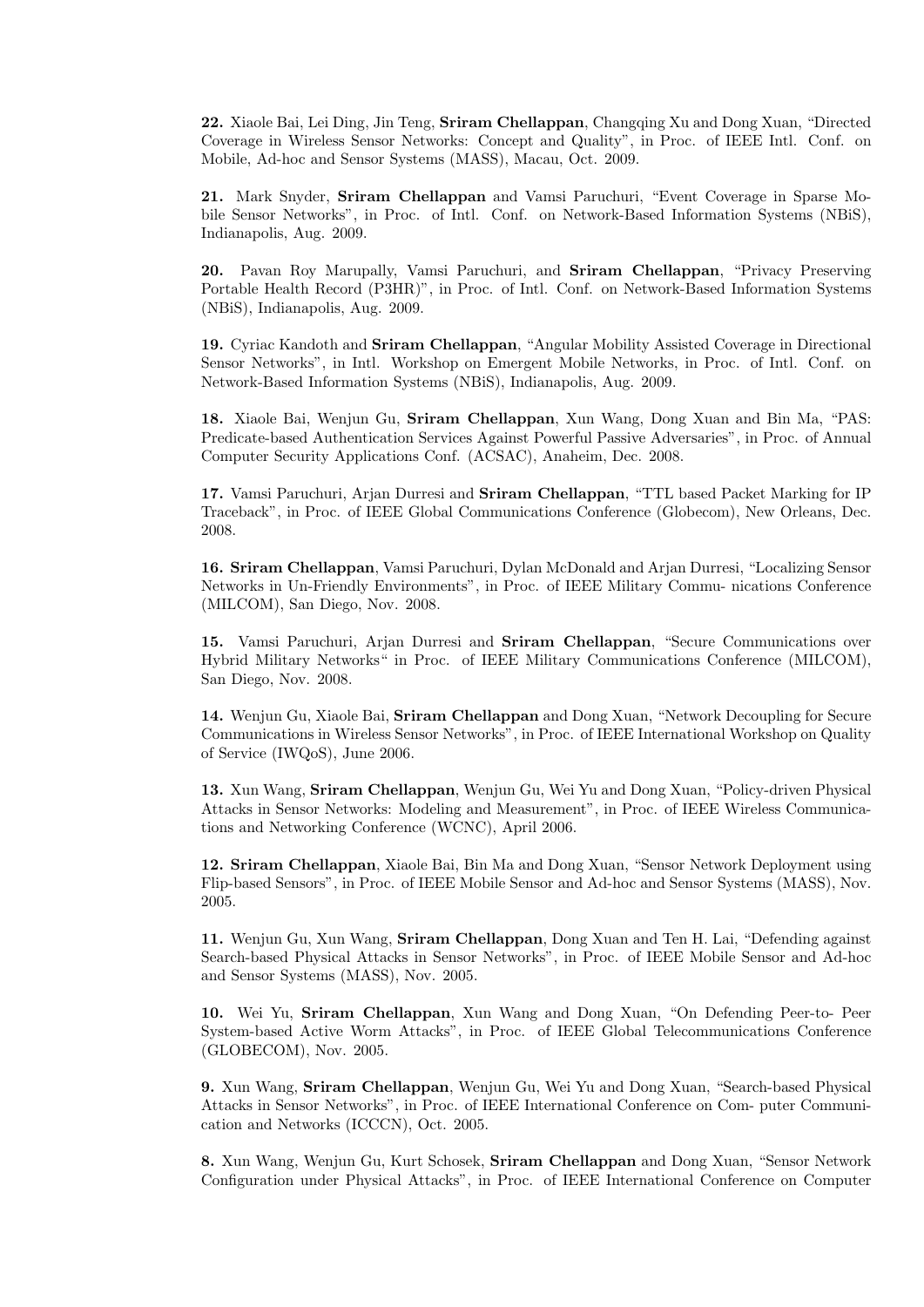|                                       | Networks and Mobile Computing (ICCNMC), Aug. 2005.                                                                                                                                                                                                                                                  |  |  |
|---------------------------------------|-----------------------------------------------------------------------------------------------------------------------------------------------------------------------------------------------------------------------------------------------------------------------------------------------------|--|--|
|                                       | 7. Arjan Durresi, Mukundan Sridharan, Sriram Chellappan, Raj Jain, Hitai Ozbai and Leonard<br>Barolli, "Control Theory Optimization of MECN in Satellite Networks", in Proc. of IEEE Interna-<br>tional Conference on Distributed Computing Systems Workshops (ICDCS- MNSA), June 2005.             |  |  |
|                                       | 6. Wei Yu, Philip Coyer Boyer, Sriram Chellappan and Dong Xuan, "Peer-to-Peer System-based<br>Active Worm Attacks: Modeling and Analysis", in Proc. of IEEE Inter- national Conference on<br>Communications (ICC), May 2005.                                                                        |  |  |
|                                       | 5. Xun Wang, Wenjun Gu, Kurt Schosek, Sriram Chellappan and Dong Xuan, "Lifetime Opti-<br>mization of Sensor Networks under Physical Attacks", in Proc. of IEEE International Conference<br>on Communications (ICC), May 2005.                                                                      |  |  |
|                                       | 4. Dong Xuan, Sriram Chellappan, Xun Wang and Shengquan Wang, "Analyzing the Secure<br>Overlay Services Architecture under Intelligent DDoS Attacks", in Proc. of IEEE International<br>Conference on Distributed Computing Systems (ICDCS), March 2004.                                            |  |  |
|                                       | 3. Dong Xuan, Sriram Chellappan and Muralidhar Krishnamoorthy, "RChord: An Enhanced<br>Chord System Resilient to Routing Attacks", in Proc. of IEEE International Con-ference on<br>Computer Networks and Mobile Computing (ICCNMC), Oct 2003.                                                      |  |  |
|                                       | 2. Arjan Durresi, Mukundan Sridharan, Sriram Chellappan, Hitay Ozbay, and Raj Jain, "Tuning<br>RED in Satellite Networks Using Control Theory", in Proc. of SPIE Internet Quality of Service,<br>$(ITCOMM),$ Sep 2003.                                                                              |  |  |
|                                       | 1. Pierre Quet, Sriram Chellappan, Arjan Durresi, Mukundan Sridharan, Hitay Ozbay and Raj<br>Jain, "Guidelines for optimizing Multi-Level ECN, using fluid flow based TCP model", in Proc. of<br>SPIE Internet Quality of Service, (ITCOMM), July 2002.                                             |  |  |
| <b>MENTORING</b><br><b>ACTIVITIES</b> | One of two official mentors for Willie McClinton III in his successful application for the Barry<br>M. Goldwater Scholarship in 2019. The Goldwater Scholarship is considered to be "the most<br>prestigious undergraduate scholarship given in the natural sciences, engineering and mathematics". |  |  |
| INVITED TALKS/<br>PANELS/             | "Security, Privacy and Safety in Intelligent Transportation Systems"<br>- Workshop on Cybersecurity in Public Transportation, Tampa, USA, (April 2019).                                                                                                                                             |  |  |
| TUTORIALS                             | "Brave New World: Privacy & Security in the Age of Machine Learning and Artificial                                                                                                                                                                                                                  |  |  |
|                                       | Intelligence"<br>- Panelist in Cyber Florida Research Symposium, Tampa, USA, (April 2019)                                                                                                                                                                                                           |  |  |
|                                       | "What Constitutes a Good BS in Cyber Security Program - An Academia-Industry                                                                                                                                                                                                                        |  |  |
|                                       | Perspective"<br>- Sunshine State Teaching & Learning Conference, Daytona Beach, USA, (Jan 2019).                                                                                                                                                                                                    |  |  |
|                                       | "Understanding and Addressing Cybersecurity from Different Angles: Computer Sci-<br>ence, Education, and Social Science"<br>- Florida Cyber Conference, Tampa, USA, (Oct 2018).                                                                                                                     |  |  |
|                                       | "Human Centered Designs for Cyber Security"<br>- IEEE Intl. Conf. on Networking, Systems and Security (NSysS), Dhaka, Bangladesh, (Jan 2017).                                                                                                                                                       |  |  |
|                                       | "Wearable Sensing for Activity Recognition Towards Smarter Healthcare"<br>- Indian Institute of Technology (IIT), Madras, India, (Jan 2017).                                                                                                                                                        |  |  |
|                                       | "Smart and Connected Healthcare - Challenges, Wearables and Algorithms"<br>- Tutorial at Intl. Conf. on Collaboration Technologies and Systems (CTS), Orlando, (Oct 2016).                                                                                                                          |  |  |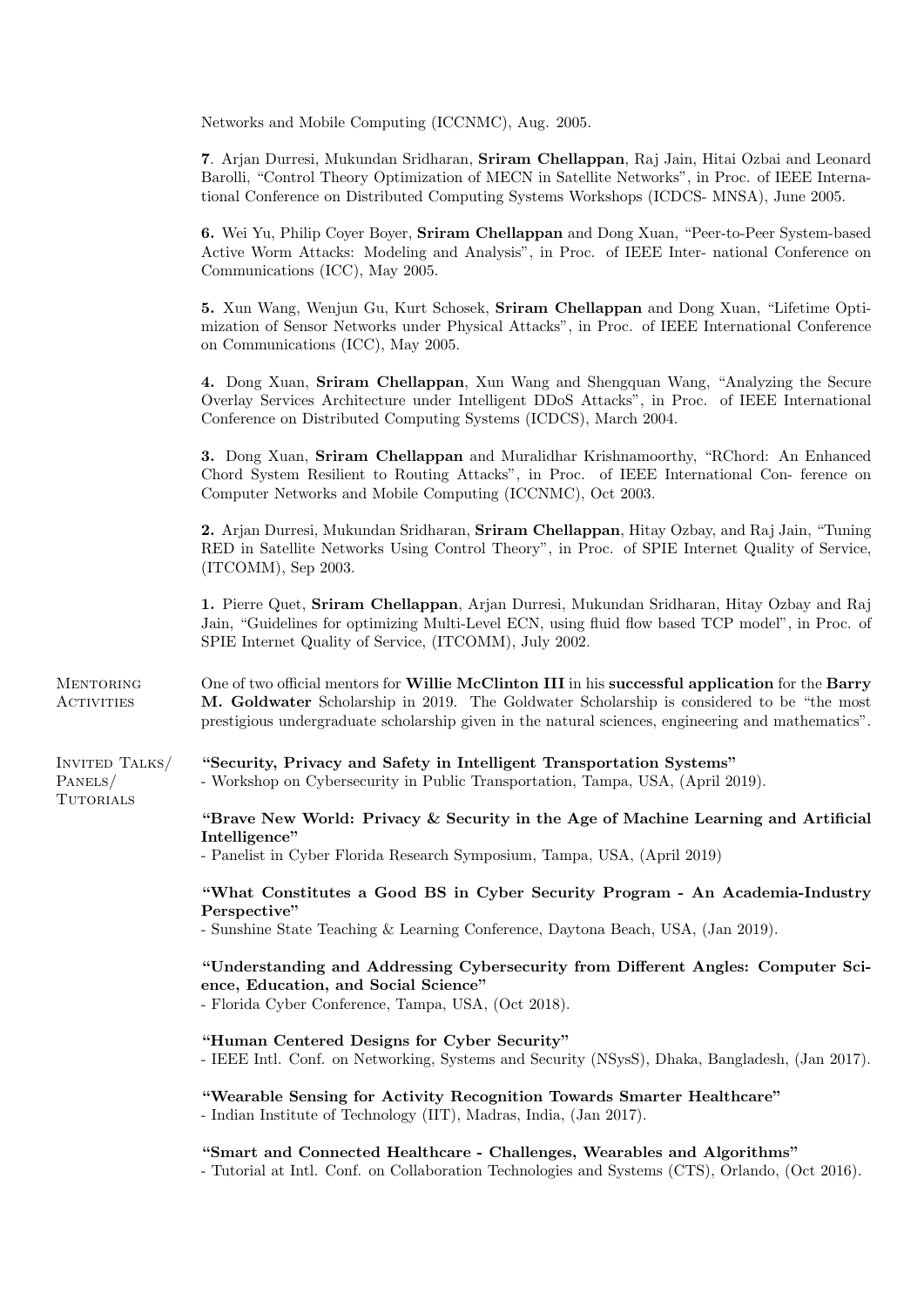# "Mining Digital Data for Smarter Mental HealthCare"

- The 2015 International Conference on Collaboration Technologies and Systems (CTS), Atlanta (June 2015).

"Internet Forensics for Smarter Health and Cyber Security"

- Dept. of Computer Science and Engineering, University of North Texas, Denton (May 2014).

### "Combating Cyber Crimes via Human Behavior Assessment"

- Interdisciplinary Conference on Cybercrime at Michigan State University, East Lansing (March 2014).

"What Secrets can the Internet Reveal About Your Health?"

- Duke University Center for Personalized and Precision Medicine, Durham (Feb 2014).

"Fingerprinting Human Behavior in Cyber Space"

- Los Alamos National Laboratory (Feb 2014).

"Experimental Studies on Associating Internet Usage with Mood Disorders" - Dept. of Math., Stat. and Computer Science, Marquette University, Milwaukee (Nov 2013).

# Teaching at USF CIS 3363: IT Systems Security (UG)

Topics: Introduction to Security Fundamentals in IT Systems, Network Security, Systems Security, Supply Chain Management Security Semesters Taught: Fall 2018, 2019, 2020; Spring 2018, 2019, 2020.

COT 4210: Automata Theory/ Formal Languages (UG) Topics: Theory of Computer Science, Introduction to Complexity, Regular Languages, Context Free Languages and Turing Machines Semester Taught: Spring 2017.

CIS 4930: Information Security and Privacy in Distributed Systems (UG) Topics: Information Security, Information Privacy, Digital Forensics Semesters Taught: Fall 2016, 2017.

CIS 6375: Information Security and Privacy in Distributed Systems (Grad) Topics: Information Security, Information Privacy, Digital Forensics Semesters Taught: Fall 2015, 2016, 2017; Spring 2016, 2017, 2018, 2019, 2020.

CIS 6930: Computer Systems Security (Grad) Topics: Systems Security, Trust in Cyber Space, Cyber-Physical Systems Security Semesters Taught: Spring 2016, 2017, 2018, 2019, 2020.

TEACHING AT Missouri S&T CS 220: Theory of Computer Science (UG) Topics: Regular Languages, Context Free Languages and Turing Machines Semesters Taught: Fall 2011, 2012, 2013, 2014; Spring 2015.

> CS 284: Introduction to Operating Systems (UG) Topics: OS design principles, Unix, Concurrency, Memory Management, Scheduling, Real-time OS, Network Programming and OS Security Semesters Taught: Fall 2008, 2009, 2010, 2014; Spring 2011, 2012, 2013, 2014.

CS 468: Advanced Network Security (Grad) Topics: Security, Privacy and Trust topics in Wireless and Wired Networks Semesters Taught: Spring 2008, 2009, 2010, 2011, 2012, 2013, 2014, 2015.

PROFESSIONAL **SERVICES PC Chair:** 9<sup>th</sup> International Conference on Computational Social Networks (CSoNet), Dallas, Dec 2020.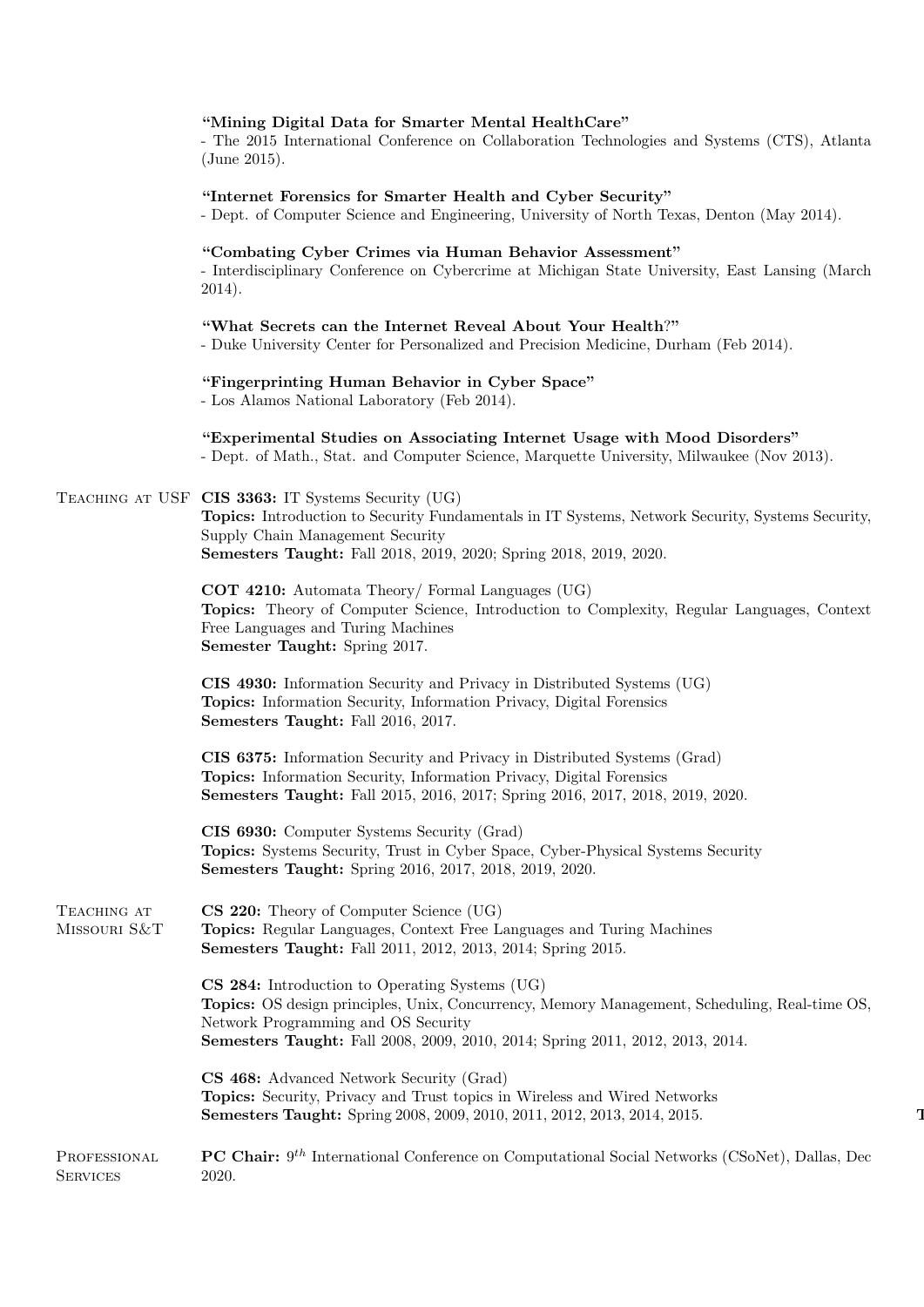**PC Chair:**  $13^{th}$  IEEE International Conference on Wireless Algorithms, Systems and Applications (WASA), Tianjin, June 2018. Guest Editor: IEEE Transactions on Network Science and Engineering (TNSE), Special Issue on Network Science for High-Confidence Cyber-Physical Systems 2017. Guest Editor: Elsevier Pervasive and Mobile Computing Journal (PMC), Special Issue on Big Data for Healthcare 2016. PhD Forum Chair: IEEE International Conference on Pervasive Computing and Communications (PerCom) 2015. Finance Chair: IEEE International Symposium on Reliable Distributed Systems (SRDS) 2010, 2012. Publicity Chair: IEEE International Symposium on Privacy Aware Computing (PAC) 2018. Publicity Chair: IEEE International Symposium on Reliable Distributed Systems (SRDS) 2009, 2011. Publicity Chair: IEEE International Conference on Mobile Data Management (MDM) 2015. PhD Forum Chair: IEEE International Conference on Mobile Data Management (MDM) 2010. TPC Member: ICDCS 2018, INFOCOM 2015, 2016, 2017, 2018, ICC 2015, AINA 2015, SMART-COMP 2014, MobiSPC 2014, MDM 2014, MSN 2014, MDM 2014, INFOCOM 2014, CCNC 2013, HuMoComp 2013, MDM 2013, AINA 2012, MSN 2011, MSN 2013, NBiS 2011, MASS 2011, MASS 2010, HWISE 2009. NSF Panelist: CAREER, Smart and Connected Health, Cyber-Physical Systems, Networking Technology and Systems, Human Centered-Computing, SBIR programs. NIDILRR Panelist: Field Initiated Project Competition (2017, 2018 and 2019). COMMITTEES AT USF State of Florida Discipline Committee: Member for Cybersecurity Discipline (AY 2020-2021). Undergraduate Program Coordinator for Cybersecurity: Led the committee in architecting the BS in Cybersecurity program from scratch, getting it approved at USF, and coordinating the program (2018-Present). Undergraduate/ ABET Committee: Member of committee to handle Undergraduate and ABET duties, 2019. Course Scheduling Committee: Member of Course Scheduling Committee, 2019. Faculty Search Committee: Member of Faculty and Instructor Search Committee, 2016, 2017, 2018. Infrastructure Committee: Member of Infrastructure Committee, 2018. Data and Decision Support Committee: Data and decision support committee member 2016, 2017 and 2018. Tenure and Promotion Committee: Tenure and Promotion committee member in 2015, 2016, 2017, 2018, 2019. COMMITTEES AT Missouri S&T Faculty Search Committee: Member of Best in Class (BIC) faculty hiring committee in the area of Smart Living, 2015. Honorary Degree Committee: Assist committee in evaluating candidate's eligibility for receiving Honorary Degree from Missouri S&T - 2009, 2010, 2011. Intellectual Property Committee: Assist committee in resolving IP issues at Missouri S&T - 2012, 2013. Colloquium Committee: I have personally invited 70 internationally reputed speakers from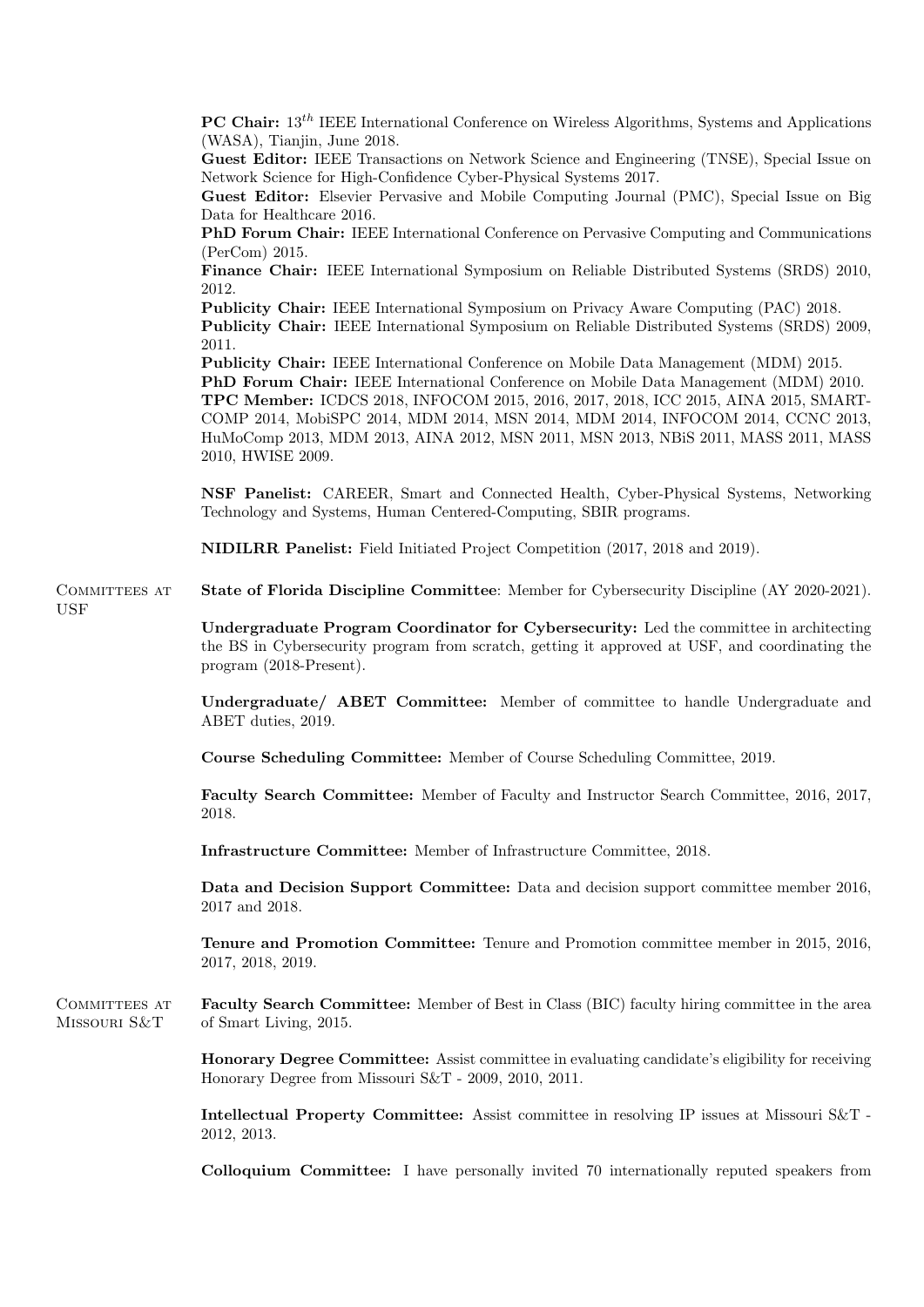Academia, Industry and Government to give seminars in the Computer Science department at Missouri S&T, and have coordinated all their visits - 2008, 2009, 2010, 2011, 2012, 2013, 2014.

Graduate Committee: Assist committee in resolving graduate studies issues in the Computer Science department at Missouri S&T - 2014.

Undergraduate Committee: Assist committee in resolving undergraduate studies issues in the Computer Science department at Missouri S&T - 2012, 2013.

Awards Committee: Assist committee in evaluating candidate's eligibility for receiving awards from Missouri S&T and UM system - 2011, 2012, 2013.

Peer Teaching Evaluations Committee: Assist committee in setting up procedures and assignments in performing peer teaching evaluations - 2011, 2012, 2013.

Faculty Search Committee: 2011, 2014.

PROFESSIONAL **MEMBERSHIP** IEEE Senior Member.

**STUDENTS** 

#### **GRADUATED** Mr. Anthony Windmon (PhD at USF)

Dissertation Title: Detecting Symptoms of Chronic Obstructive Pulmonary Disease and Congestive Heart Failure via Cough and Breath Sounds Using Smart-Phones and Machine Learning Graduation Date: Dec 2020 Employment: Senior Model Analyst/ Validator and Assistant Vice President at Citibank.

#### Ms. Mona Minakshi (PhD at USF)

Dissertation Title: Automating the Classification of Mosquito Specimens using Image Processing Techniques Graduation Date: Aug 2020 Employment: Cloud Solutions Engineer at Intel.

#### Ms. Bharti Goel (PhD at USF)

Dissertation Title: Algorithms to Profile Driver Behavior from Zero-permission Embedded Sensors Graduation Date: May 2020 Employment: Data Scientist at Verb Surgical Inc.

### Mr. Adel Alsheri (PhD at USF)

Dissertation Title: A Machine Learning Approach to Predicting Community Engagement on Social Media During Disasters Graduation Date: Aug 2019 Employment: Academic Researcher, Department of Electronics and Communications Technology, King Abdulaziz City for Science and Technology.

#### Mr. Soheil Sarmadi (PhD at USF)

Dissertation Title: On the Feasibility of Profiling and Forecasting Internet Usage from NetFlow Logs Graduation Date: Dec 2018 Employment: Software Engineer at Everest Labs.

#### Mr. Pratool Bharti (PhD at USF)

Dissertation Title: Context Based Human Activity Recognition using Multi-modal Wearable Sensors Graduation Date: Dec 2017 Employment: Assistant Professor, Department of Computer Science, Northern Illinois University.

# Mr. Srinivas Thandu (PhD at Missouri S&T)

Thesis Title: Algorithms Leveraging Smartphone Sensing for Analyzing Explosion Events Graduation Date: May 2016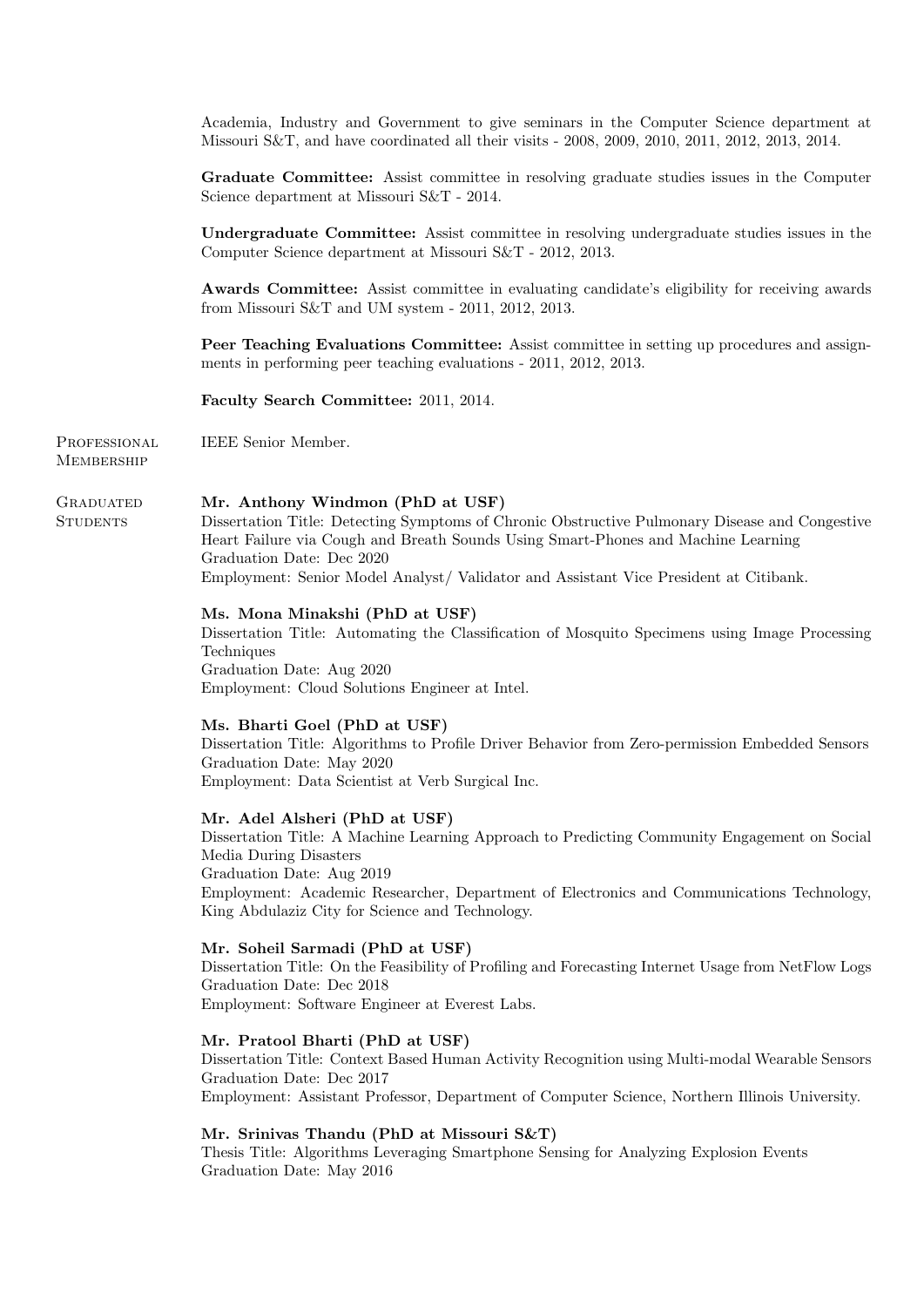Employment: Software Development Engineer at Amazon.

### Mr. Mark Snyder (PhD at Missouri S&T)

Dissertation Title: Foundations of Coverage in Autonomic Mobile Sensor Networks Graduation Date: May 2014 Employment: Senior Software Design Engineer at Microsoft.

#### Ms. Neelanjana Dutta (PhD at Missouri S&T)

Dissertation Title: Location Based Services in Wireless Ad Hoc Networks Graduation Date: Aug 2013 Employment: Senior Cloud Engineer at Intel.

# Ms. Venkata Sireesha Dadi (MS at USF)

Thesis Title: Drone Movement Control using Gesture Recognition from Wearable Devices Graduation Date: Dec 2018 Employment: Software Developer at Pasco Sheriff's Office.

# Mr. Kodhanda Siriyala (MS at USF)

Thesis Title: Determining Level of Cognitive Impairment via Computing Fractals using a Computer Game Graduation Date: May 2018 Employment: Software Developer at Pasco Sheriff's Office.

### Ms. Mona Minakshi (MS at USF)

Thesis Title: A Machine Learning Framework to Classify Mosquito Species from Smart-phone Images Graduation Date: Aug 2018 Employment: Cloud Solutions Engineer at Intel (after graduating with a PhD from USF).

# Mr. Surya Kamineni (MS at USF)

Thesis Title: Experimental Analysis on the Feasibility of Voice based Symmetric Key Generation for Embedded Devices Graduation Date: May 2017 Employment: Data Science Analyst at Cross Country Home Services.

# Mr. Anurag Panwar (MS at USF)

Thesis Title: Determining the Effectiveness of Soil Treatment on Plant Stress using Smart-phone Cameras Graduation Date: Aug 2016

Employment: ML Software Engineer at Amazon.

# Mr. Jake Bielefeldt (MS at Missouri S&T)

Thesis Title: Sensor Authentication in Collaborating Sensor Networks Graduation Date: Dec 2014 Employment: R&D Engineer at Sandia Natl. Labs.

# Mr. Srinivas Thandu (MS at Missouri S&T)

Thesis Title: On Temporal and Frequency Responses of Smartphone Accelerometers for Explosives Detection Graduation Date: Dec 2014 Employment: Software Engineer at Amazon (after graduating with a PhD from Missouri S&T).

Mr. Ashok Bolla (MS at Missouri S&T) Thesis Title: Crime Pattern Detection Using Online Social Media Graduation Date: Dec 2014 Employment: Software Engineer at Paypal.

Ms. Doyal Mukherjee (MS at Missouri S&T) Thesis Title: Privacy Preservation Using Spherical Chord